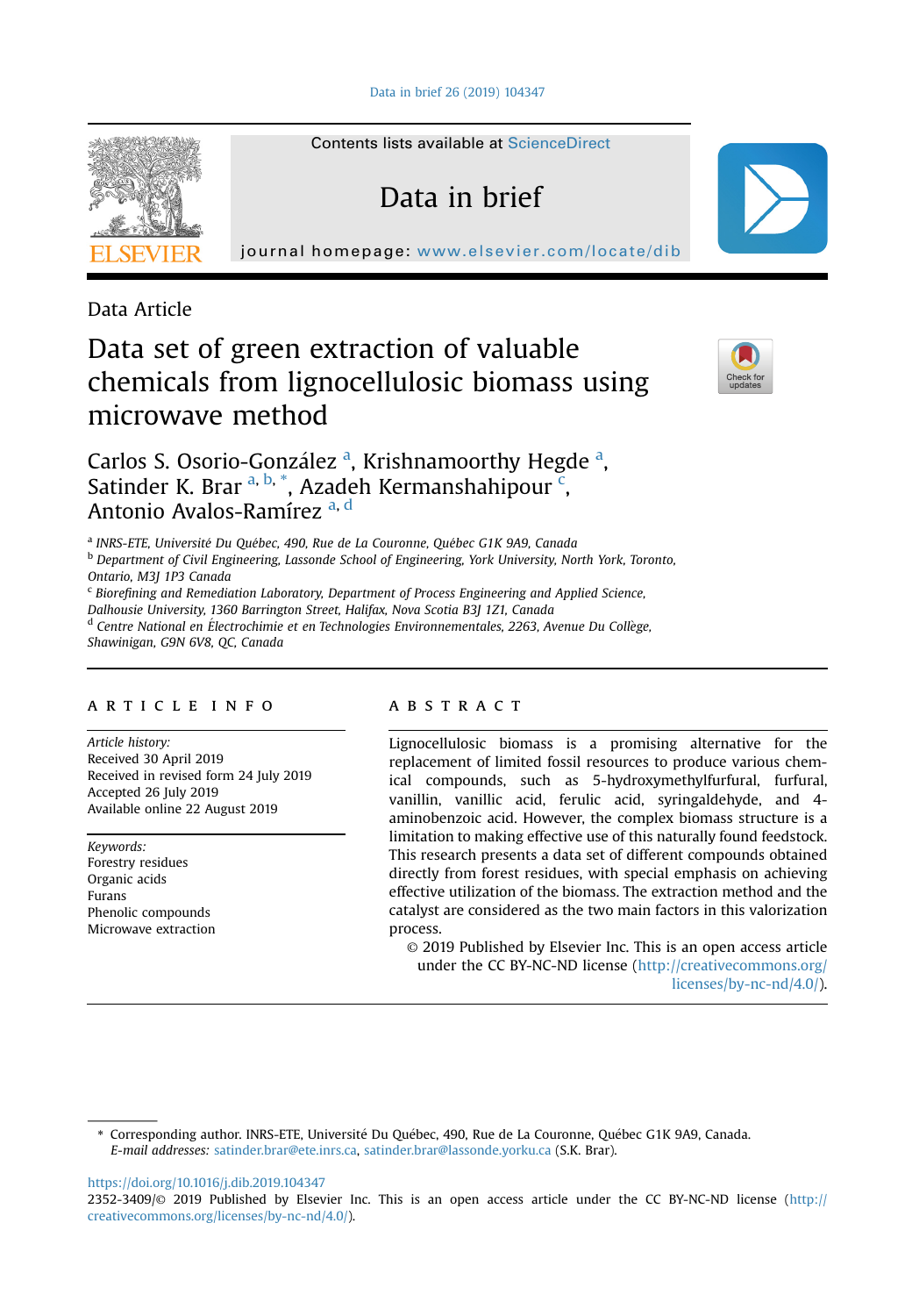Specifications Table

| Subject area                 | Chemistry                                                                                                                |  |  |
|------------------------------|--------------------------------------------------------------------------------------------------------------------------|--|--|
| More specific subject area   | Biomass, bioproducts, biorefining, forestry residues.                                                                    |  |  |
| Type of data                 | Tables, figures, and text file.                                                                                          |  |  |
| How data was acquired        | - Planetary ball mill (PM100; Retsch Corporation).                                                                       |  |  |
|                              | - Microwave-assisted extraction (MAE) instrument (Perkin-Elmer Anton Paar Multi-Wave<br>Sample Prep System, USA).        |  |  |
|                              | - Thermo Scientific Liquid TSO Quantum Access Mass Spectrometer (Thermo Scientific,<br>Mississauga, Canada).             |  |  |
| Data format                  | Raw and Analyzed data set                                                                                                |  |  |
| Experimental factors         | - Data set for different compounds were obtained from forestry residues using microwave-<br>assisted extraction.         |  |  |
|                              | - The compound analysis was carried out directly from the liquid hydrolysate.                                            |  |  |
| <b>Experimental features</b> | - Forestry residues from hardwood and softwood were used for products obtention.                                         |  |  |
|                              | - Experiments in batches were performed to evaluate the reaction time, temperature and<br>catalyst concentration effect. |  |  |
|                              | - Data was analyzed using a response surface model (Box-Behnken) in a Minitab® Software<br>version 17.                   |  |  |
| Data source location         | Quebec city, Quebec province, Canada                                                                                     |  |  |
| Data accessibility           | Data are available in article                                                                                            |  |  |

#### Value of the data

 Lignocellulosic biomass was used as a feedstock to obtain the data of valuable chemical compounds. Therefore, the data might contain valuable information in a sustainable frame to approach and suggest the exploitation of this renewable feedstock.

 Data from alkaline-microwave assisted extraction shown that is an efficient method to obtain valuable chemical compounds from lignocellulosic biomass. Additionally, the data can be used as a base to develop scale-up experiments.

 Data can offer an overview of the importance and application of these valuable compounds in the market and their use in different industries.

#### 1. Data

[Figs. 1 and 2](#page-2-0) show desirability plots for the optimal conditions to increase the concentration of different compounds from hardwood and softwood sawdust (respectively).

[Fig. 3](#page-3-0) from the data showed that vanillic acid, vanillin, and ferulic acid its present in high concentration in softwood sawdust compare with hardwood sawdust, where 4-aminobenzoic acid and syringaldehyde was found in highest concentrations. On another hand, 5-HMF and furfural not showed a significative difference (p-value  $= 0.32$ ) in both feedstocks.

Finally, data that are shown in the table with characteristics of each of the compounds can suggest their possible uses in the industry as precursors for other compounds (see [Table 1](#page-4-0))

#### 2. Experimental design, materials, and methods

Hydrophilic compounds derived from sawdust of hardwood and softwood were obtained after processing in microwave-assisted extraction in the presence of an alkaline catalyst (NaOH). Compounds were extracted separately for each type of wood. A response surface methodology (Box-Behnken) was used to validate the effect of three different factors: temperature (65, 80 and 95 °C), time (15, 30, and 45 minutes) and NaOH concentration  $(1, 4,$  and  $7\%$  v/v) on levulinic acid, 5hydroxymethylfurfural, furfural, 4-aminobenzoic acid, vanillic acid, vanillin, syringaldehyde and ferulic acid concentration.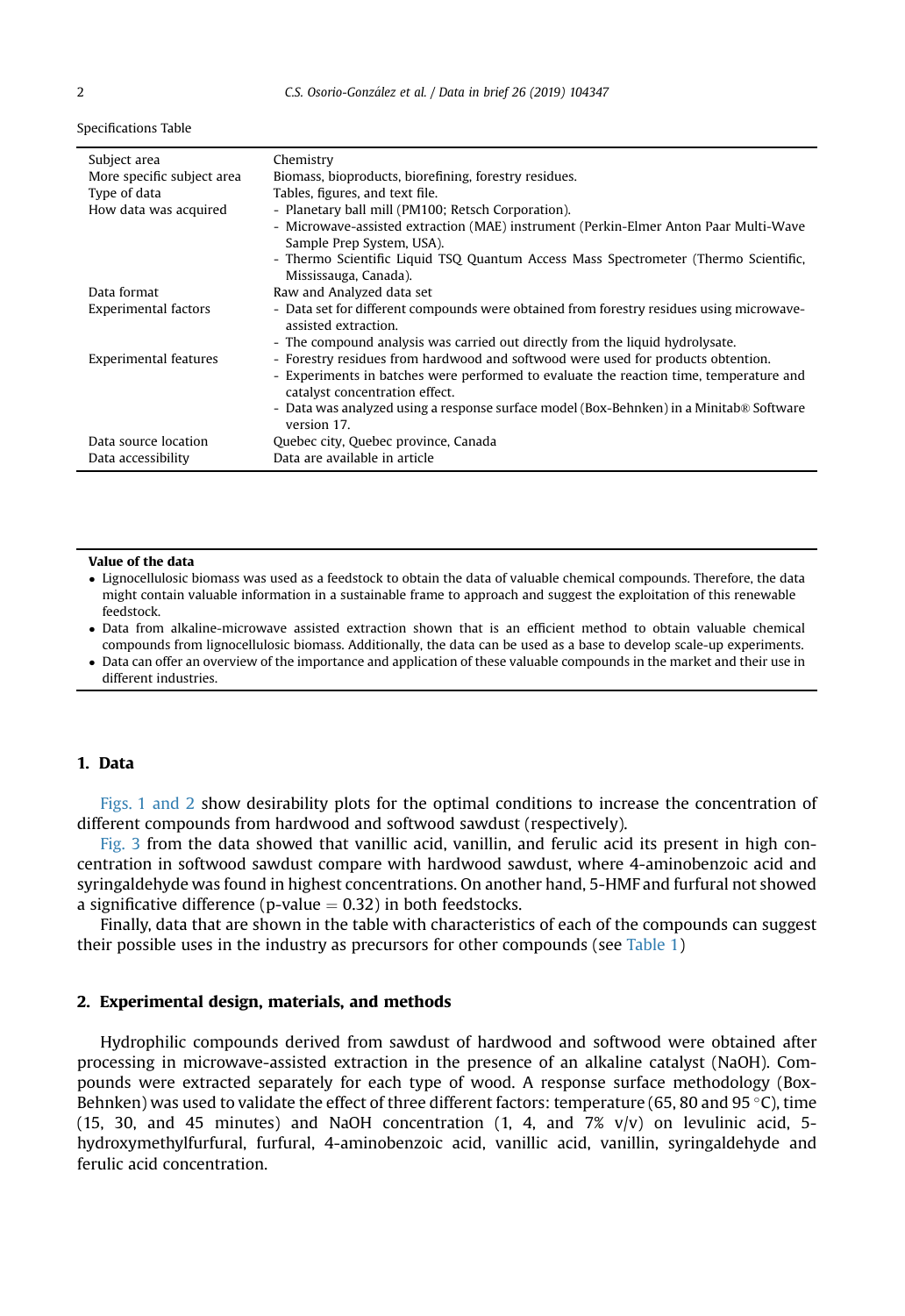<span id="page-2-0"></span>

Fig. 1. Desirability plots for different compounds obtained from hardwood sawdust.

Sawdust softwood (35% White Spruce and 65% Fir) and hardwood (100% Maple wood), was kindly provided from Quebec Forest Industry Council (QFIC). Both materials were dried at 60 °C for 12 hours and ground in a planetary ball mill (PM100; Retsch Corporation) for 15 min at 500 rpm. The resulting milled feedstock was fractioned in a range of 1 mm $-300$  µm. After that, samples were uniformly mixed and used for the preparation of test samples. Sawdust samples (200 mg) for both kinds of wood were treated with MAE at 1000 W of power. After MAE, samples were centrifuged at 9000g for 15 min at room temperature and the supernatant and solids were keep separately in sterile tubes to 4 °C for further experiments. To determine furfural, 5-HFM, levulinic acid, vanillin, vanillic acid, ferulic acid, syringaldehyde, and 4-aminobenzoic acid a Thermo Scientific Liquid TSQ Quantum Access Mass Spectrometer (LC-MS) equipped with a BetaBasic-18 100 mm  $\times$  2.1 mm; 3 µm column heated at 30 °C, was used. Water: methanol (80:20 v/v) was used as a sample diluent and water: acetic acid (0.1%), methanol: acetic acid (0.05%), in a ratio of 82.5:17.5 (respectively) as mobile phase with a flow of 0.3 mL/min, and 20  $\mu$ L as total injection volume. The mass detector was operated in a mode SRM of a positive detection. Finally, 20 µL/mL of phenylethanol-D5 was used as an internal standard. All green chemical compounds were determined and quantified by comparing peak areas and the retention times with their similar standard compound provided from Sigma-Aldrich, USA. All the experiments were carried out in duplicates and the average and standard deviation for data set were calculated.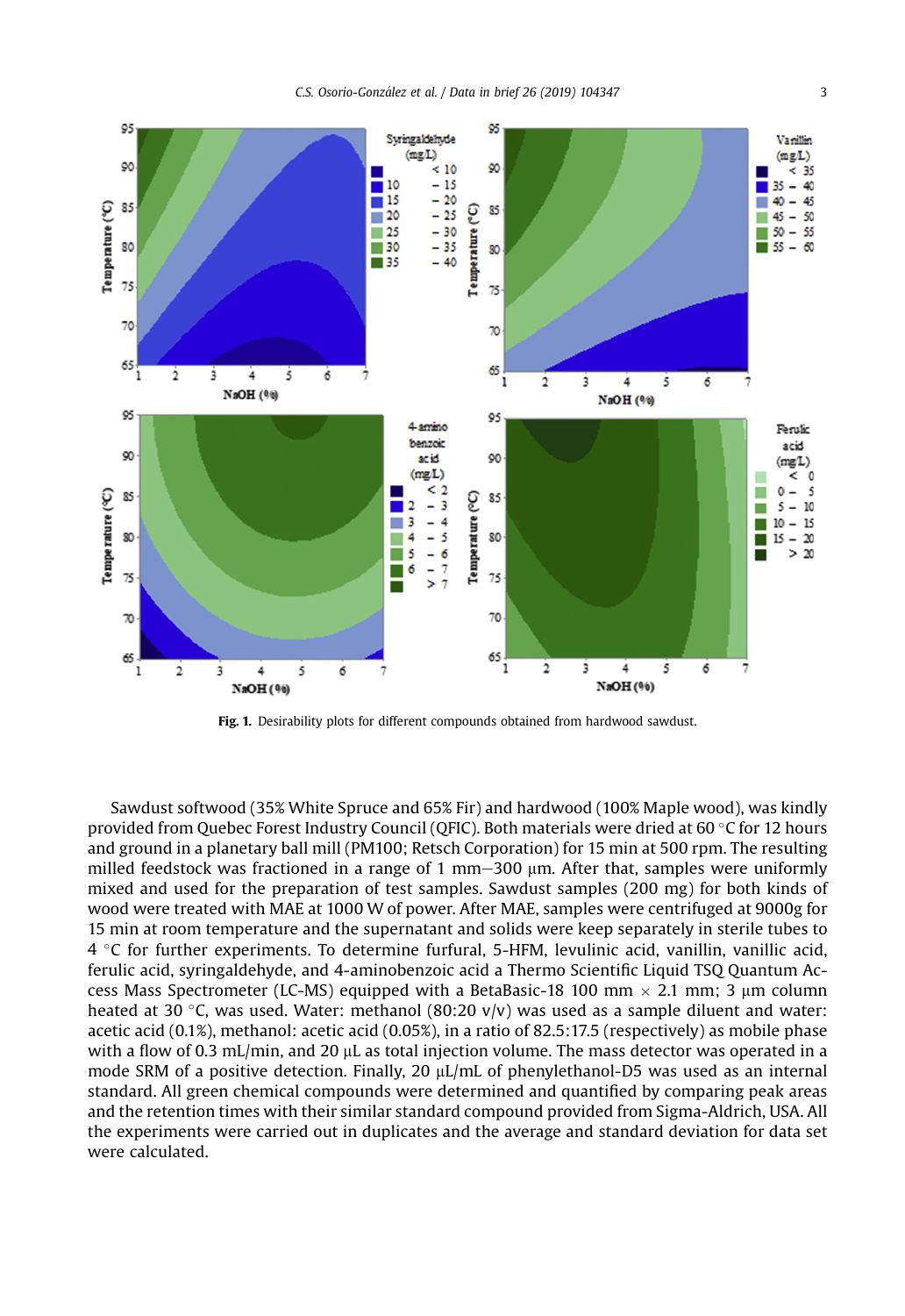<span id="page-3-0"></span>

Fig. 2. Desirability plots for different compounds obtained from softwood sawdust.



Fig. 3. Maximum values obtained for different green chemical compounds from lignocellulosic biomass.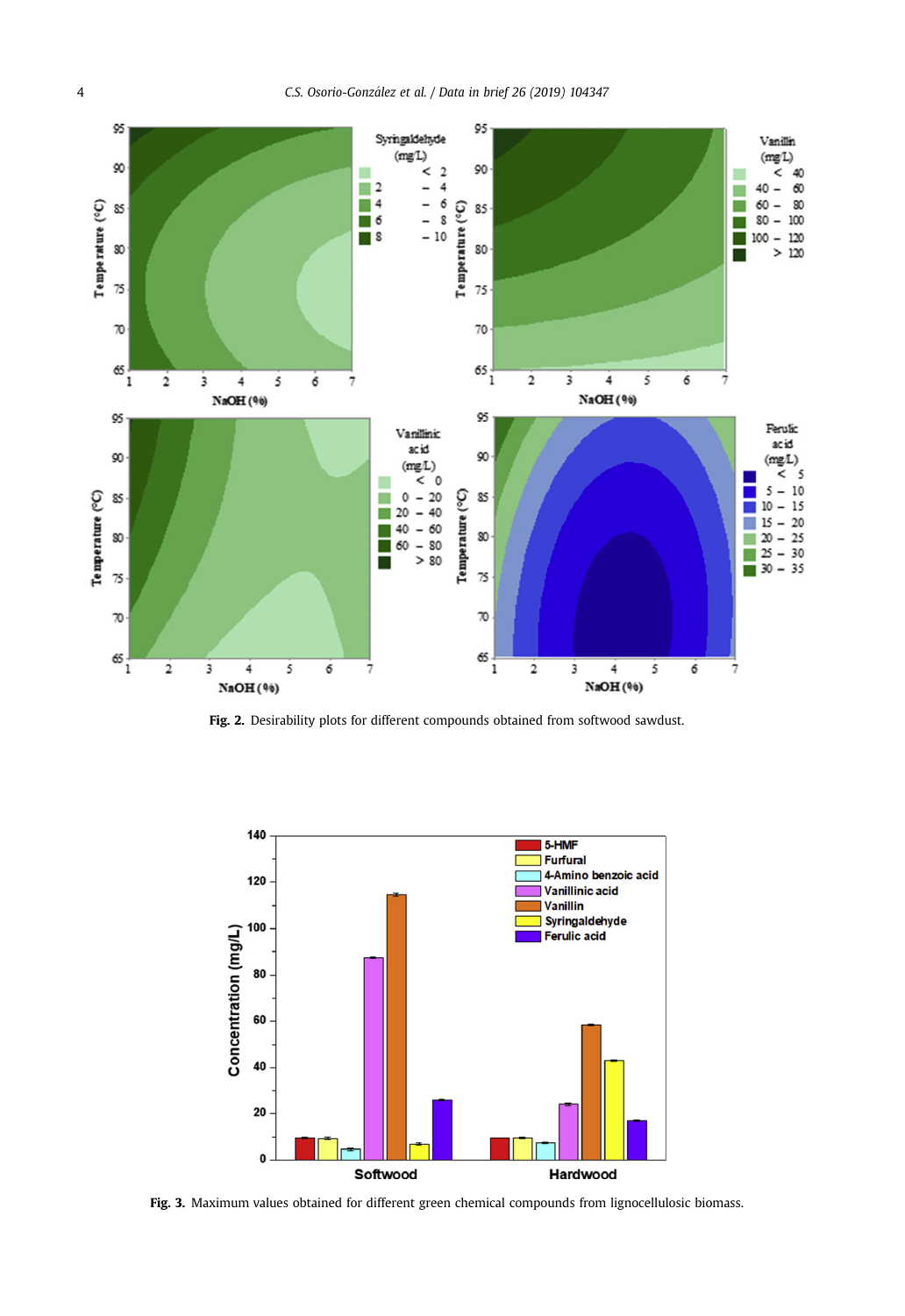<span id="page-4-0"></span>Table 1

Features and different industrial uses of the compounds obtained from lignocellulosic biomass.

| Compound            | Characteristics                                                                                                                                                                                                                                                                                                                        | Industrial use                                                                                                                                                                                                                                                                                                   | Reference   |
|---------------------|----------------------------------------------------------------------------------------------------------------------------------------------------------------------------------------------------------------------------------------------------------------------------------------------------------------------------------------|------------------------------------------------------------------------------------------------------------------------------------------------------------------------------------------------------------------------------------------------------------------------------------------------------------------|-------------|
| 5-HMF               | This compound is considered as a<br>source of energy and a green<br>chemical platform molecule with<br>high added values. Its global<br>consumption has been estimated at<br>100 tons per year. The most<br>common production route for<br>obtaining this compound is through<br>the dehydration of C6 sugars,<br>especially fructose. | Production of polymers and<br>polyurethane foams, biofuels,<br>polyethylene plastics, and food<br>additives.                                                                                                                                                                                                     | [1,2]       |
| Furfural            | Furfural production from<br>lignocellulosic biomass is due to the<br>dehydration of C5 sugars. This<br>chemical compound is considered<br>within of 30 building block<br>chemicals by the US Department of<br>Energy. Its annual production is<br>approximately 200,000 tons per<br>year.                                              | Precursor molecule for the furfural<br>alcohol. Used as a chemical additive<br>in the preparation of adhesives,<br>fungicides, and flavourings.<br>Additionally, also has a wide<br>implementation in the<br>petrochemical industry.                                                                             | [3,4]       |
| 4-Aminobenzoic acid | These compound come from lignin<br>fraction in the biomass. Its<br>biological activity has turned it into<br>a compound of high expectations in<br>different industries, the reason why<br>its demand has been increasing<br>during the last decade.                                                                                   | Main applications are in the<br>biomedical industry as an anti-<br>inflammatory drug, analgesic and<br>antipyretic. On another hand, it's<br>used in chemical, food, and<br>agricultural industries as an<br>intermediate, additive, or inhibitor<br>compound.                                                   | $[5]$       |
| Vanillin            | The demand for this compound it's<br>around 20,000 ton per year. This<br>compound can be obtained from<br>guaiacol oxidation group present in<br>lignin fraction of biomass. Same<br>previous compounds, vanillin its<br>considerer as a top-priority<br>renewable building block.                                                     | A most common use for this<br>compound is in the food industry as<br>a fragrance and flavoring<br>ingredient. Also, used in the<br>chemical industry as a building<br>block, mainly in polymer<br>production.                                                                                                    | [6,7]       |
| Vanillic acid       | Obtained by the oxidation of two<br>different compounds, guaiacol and<br>vanillin, derived from lignin. Global<br>annual production of the compound<br>is about 18.9 megatons.                                                                                                                                                         | Widely used in the food and<br>pharmaceutical industries as an<br>antimicrobial, antibacterial, and<br>antioxidant agent. In recent years,<br>the interest for this compound has<br>been increased, due to its capability<br>to decrease oxidative stress on<br>cardiovascular system following<br>pathogenesis. | [8,9]       |
| Syringaldehyde      | Obtained directly from the<br>oxidation of syringol group, a key<br>component of lignin, as well as from<br>oxidation of vanillin. The market<br>price of this compound is reported<br>to be about 22 USD per kilogram.                                                                                                                | The compound is widely used in the<br>food and cosmetic industries as a<br>flavour and fragrance agent.<br>However, has been used as a<br>precursor in the chemical industry<br>for second-generation products.<br>Also used in the pharmaceutical<br>industry as an antibacterial<br>compound.                  | [10, 11]    |
| Ferulic acid        | This compound can be obtained<br>from two different sources:<br>guaiacol oxidation group or 5-HMF<br>dehydration group. The global<br>market is valued in USD \$ 53<br>millions.                                                                                                                                                       | It is used in food, pharmaceutical<br>and personal care industry as an<br>antioxidant as well as a<br>photoprotective compound for<br>other anti-oxidant such as ascorbic<br>acid. Additionally, in recent years it<br>has been used in polymer<br>production.                                                   | $[12 - 14]$ |